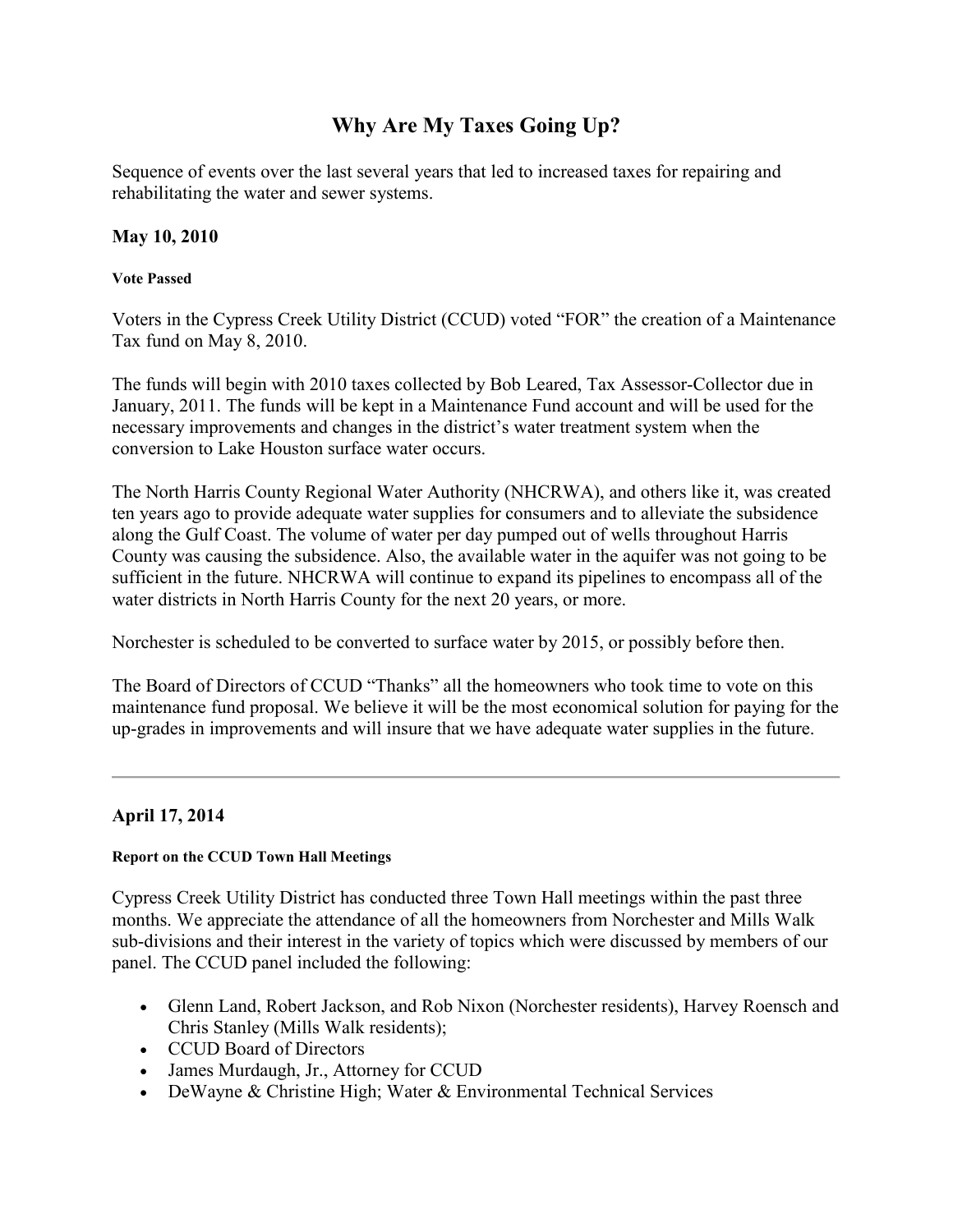- Erik Miller; District Engineer, Sander Engineering Corp.
- Brenda McLaughlin and Robin Goin; Bob Leared Interests, Tax Assessor & Collector Stephen Eustis; Financial Advisor
- Shanna Lopez; Waste Management

The range of topics included the following:

- The Capital Improvements Program plans (20-30 years) to maintain or replace our aging water plants and water and sewer lines; a hand-out of the CIP was provided.
- Discussed the Bond proposal and issuance process (implemented over several years) for obtaining the necessary working capital to fund the long term CIP. This is to insure that CCUD can keep supplying water services to homeowners with a Superior Water Rating by Texas.
- Discussed CCUD low tax rate vs. adjacent MUD rates; and, discussed hand-out materials.
- Discussed payment of long term bonds with minimal, if any, increase in property taxes.
- Discussed continuing program of replacing end-of-service-life water meters with smart meters (data transmitting).
- Discussed development of computer program for owner's usage.
- Discussed the possibility of water rationing, if drought becomes critical later this summer. Discussed long-range plans for North Harris County Regional Water Authority for new pipe lines, pump stations, and new water plant at Lake Houston to serve areas north of Beltway 8.
- Discussed garbage and recycling programs; new hand-outs by Waste Management.

All Homeowners are encouraged to attend the monthly board meetings, normally held on the fourth Monday of each month at 6:00 p. m. at the Mills Walk clubhouse located at 10643 Mills Walk. If anyone has questions concerning any of the above topics, or would like one of the handouts from the meetings, please contact any board member.

Glenn Land President Cypress Creek Utility District

# **October 15, 2014**

#### **Vote "For" the CCUD Bond Election**

Cypress Creek Utility District urges everyone to vote for passage of the Bond Election on November 4, 2014.

CCUD has conducted four information town hall meetings since last spring to explain the Capital Improvements Plan which was developed last year. In these meetings, the CIP program explained how the 42-year old infrastructure needed to be replaced. Water plants, water main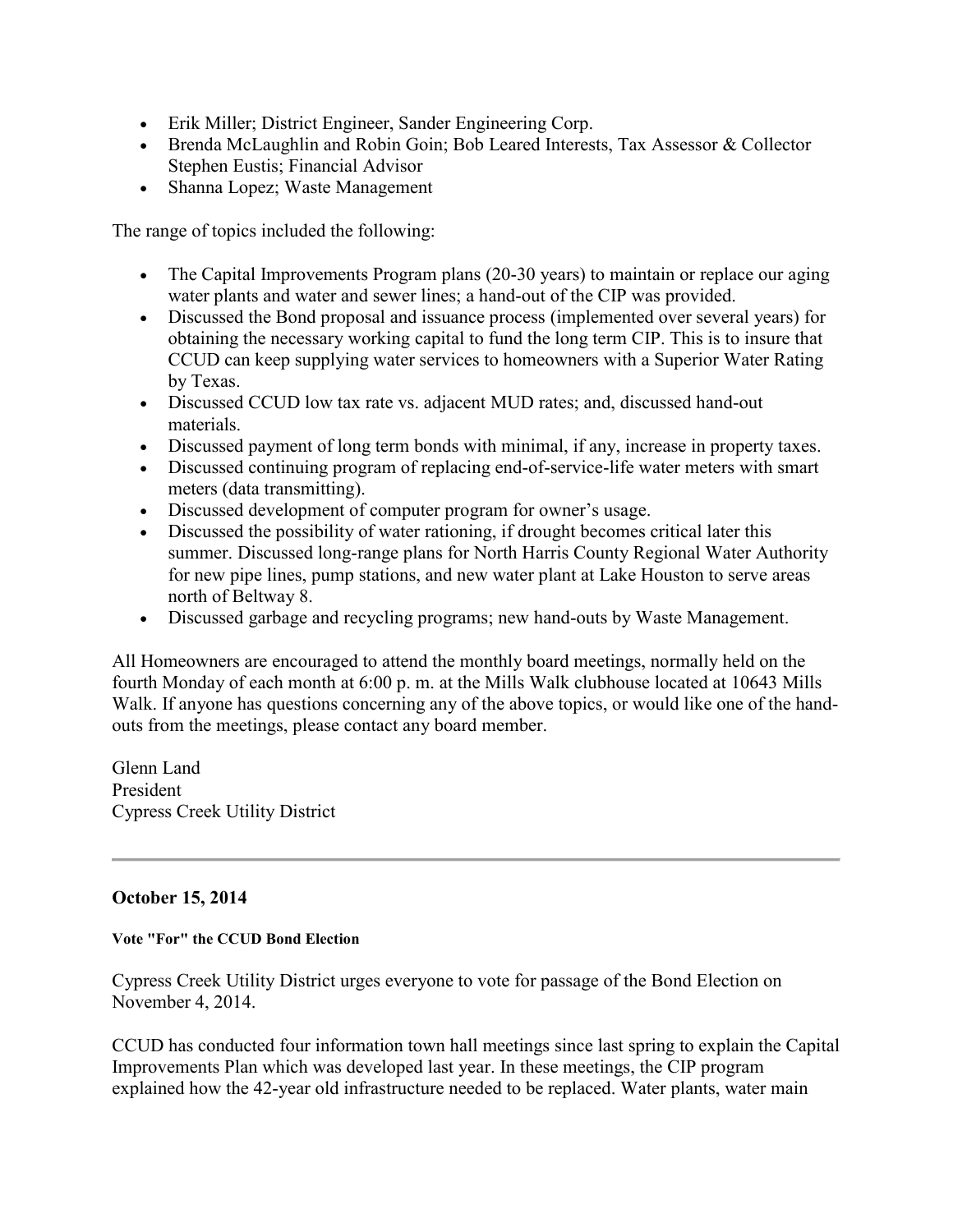lines, and sewer lines will be replaced in stages over several years to insure that CCUD can keep supplying water services to all homeowners while maintaining our Superior Water District rating from the State of Texas.

Bond elections have provided the long- term financing for CCUD, and many other MUD Districts in Harris County, since 1969 when this District was created years.

We have maintained the lowest tax rate in Harris County, which is \$0.18/ \$100.00 valuation, for several years and will strive to keep it that way.

If anyone has not attended the town hall meetings, or has thought of a question about CCUD or the Bond Election, call a Board Member for information.

Cypress Creek Utility District Board of Directors Glenn Land – Norchester Robert Jackson – Norchester Harvey Roensch – Mills Walk Robert Nixon - Norchester Chris Stanley – Mills Walk

### **June 22, 2016**

#### **Upgrades to CCUD**

Plans have been made for the upgrading the water and sewer lines in Norchester. There are older water and sewer lines which have been repaired, but are noted to have recurring problems. These will be repaired on a "worse is first" schedule.

Approximately 7,200 feet of water lines have initially been scheduled for replacement. Replacement lines will be laid underground and parallel to the existing lines. Therefore, interruptions in service will be minimal, for only necessary re-connections from old to new lines. The sewer lines have shown an increase in ground water leakage, also. Sections of lines will be isolated and then pressurized with smoke to further identify where there are leaks. However, the smoke testing requires that the ground to be drier than it is now. The smoke testing must have some dry cracks in the soil for the smoke to rise to the surface to find the leaks.

Homeowners will be notified in advance of any tests, repairs and/or interruptions in service.

#### **October 24, 2018**

• [Notice of Public Hearing on Tax Rate](http://www.cycreekud.com/wp-content/uploads/2019/01/cycreekud_tax_rate_notice_2018.pdf)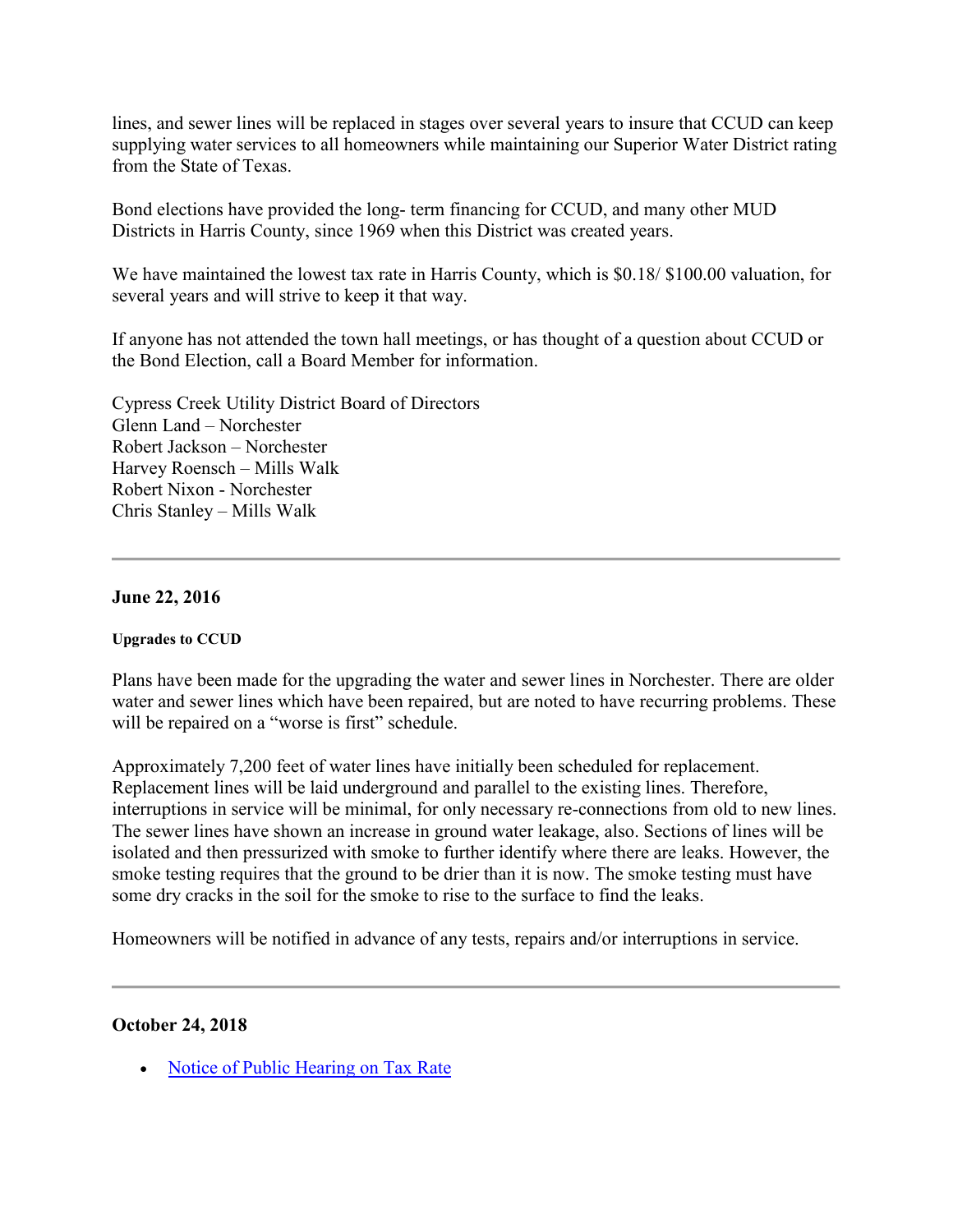# **November 6, 2018**

#### **Events and Dates Leading to the Necessary Increase of Taxes**

In 2013, leaks and breakages in Cypress Creek Utility District (CCUD) water main lines and sewer sanitary main lines were increasing in frequency due to the 48 year old lines and their deteriorating conditions. Inspection of the lines determined it was necessary to replace the lines rather than paying ever-increasing costs of repairs.

In 2014, Town Hall meetings were held on 2/13/2014, 3/11/2014, 4/9/2014 to explain the Capital Improvement Plan (CIP). Water treatment plants will be up-graded, water main lines, and sanitary sewer main lines will be replaced in stages over several years. This will insure that CCUD will continue to provide water and sewer services to all homeowners, without interruption, and while maintaining our Superior Water District rating from the State of Texas.

A Bond Election for the CIP improvements was voted on by the residents on November 4, 2014 and was passed overwhelmingly (506 to 237) in favor of issuing bonds for the water and sewer improvements.

In April, 2018, the District sold just over \$5,000,000 in bonds to the Texas Water Development Board (at well below market interest rates) to finance Phase One of our water and sewer improvements.

Plans, testing, and scheduling have been progressing toward starting work on the water improvements. Therefore, work scheduling and the issue of bonds determined an increase in taxes were necessary, now.

CCUD residents have enjoyed one of the lowest tax rates in the area since 2000. Our current tax rate of \$0.3475 is still below average in Harris County. We will strive to continue to provide the best services at the lowest tax rate possible.

Board of Directors: Glenn Land, Robert Jackson, Harvey Roensch, Robert Nixon, Theresa Dildy

#### **December 18, 2018**

**Well Water vs Surface Water**

#### **Well Water vs. Surface Water**

Our water from our wells is considered "hard" or water that has several dissolved minerals in it. Those dissolved minerals also gives water from various sources different, individual tastes to us. Surface water, from lakes and streams, is generally much "softer", or contains less mineral content.